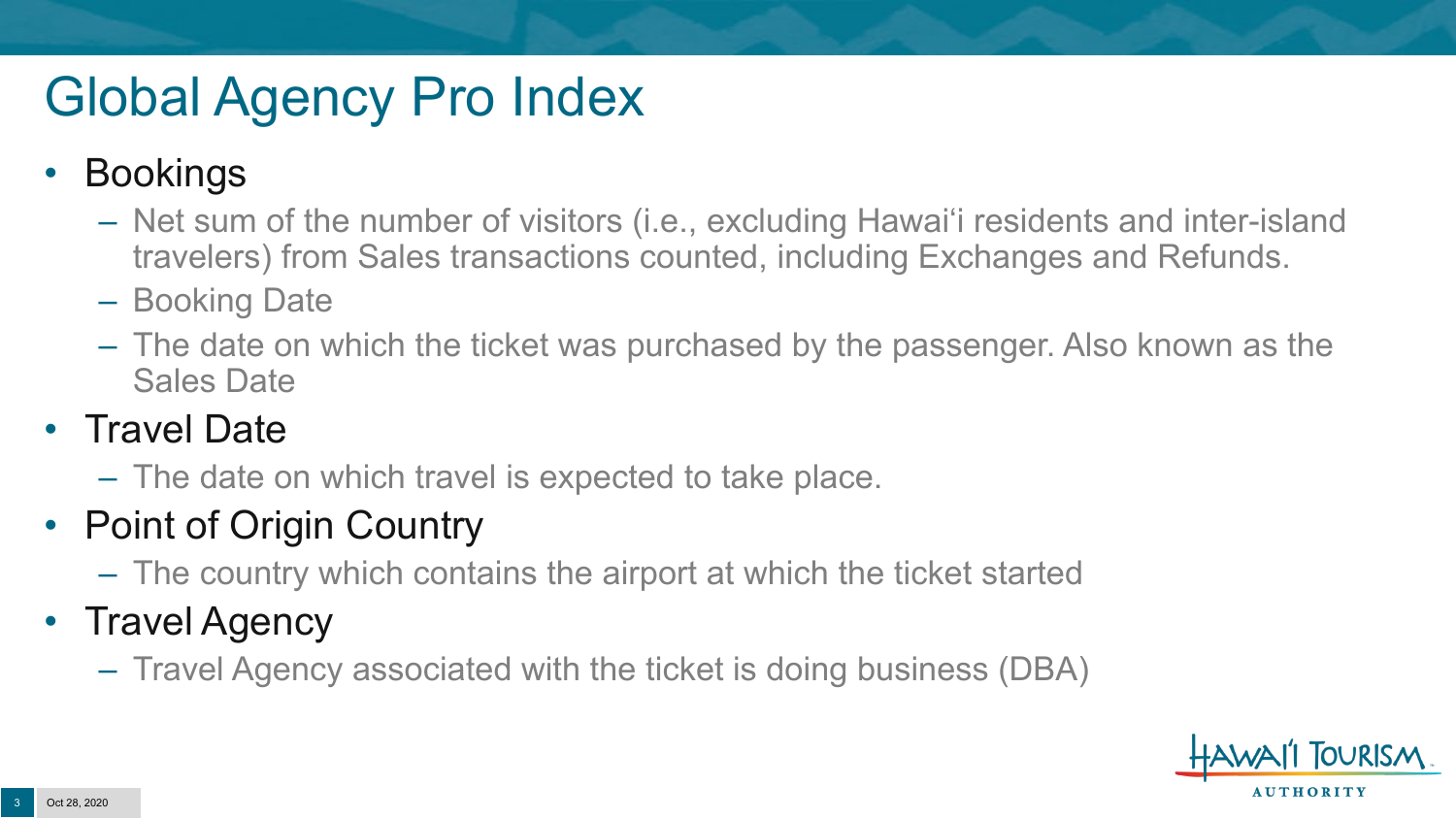US

Travel Agency Booking Pace for Future Arrivals, 2020 vs 2019 by Month

Travel Agency Booking Pace for Future Arrivals, 2021 vs 2020 by Quarter



Source: Global Agency Pro as of 10/24/20

**AUTHORITY**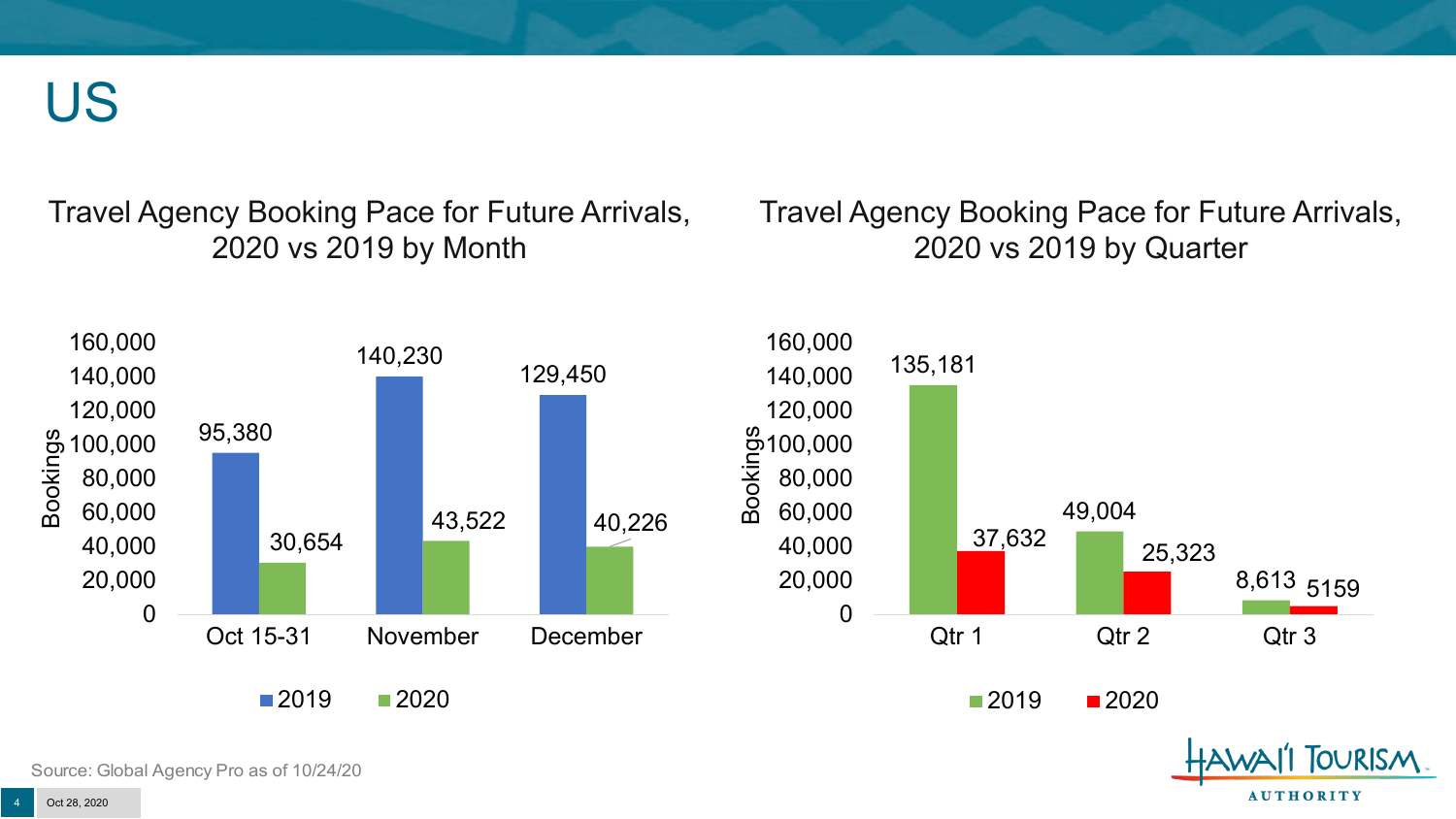

Travel Agency Booking Pace for Future Arrivals, 2020 vs 2019 by Month

Travel Agency Booking Pace for Future Arrivals, 2021 vs 2020 by Quarter

**AUTHORITY** 



Source: Global Agency Pro as of 10/24/20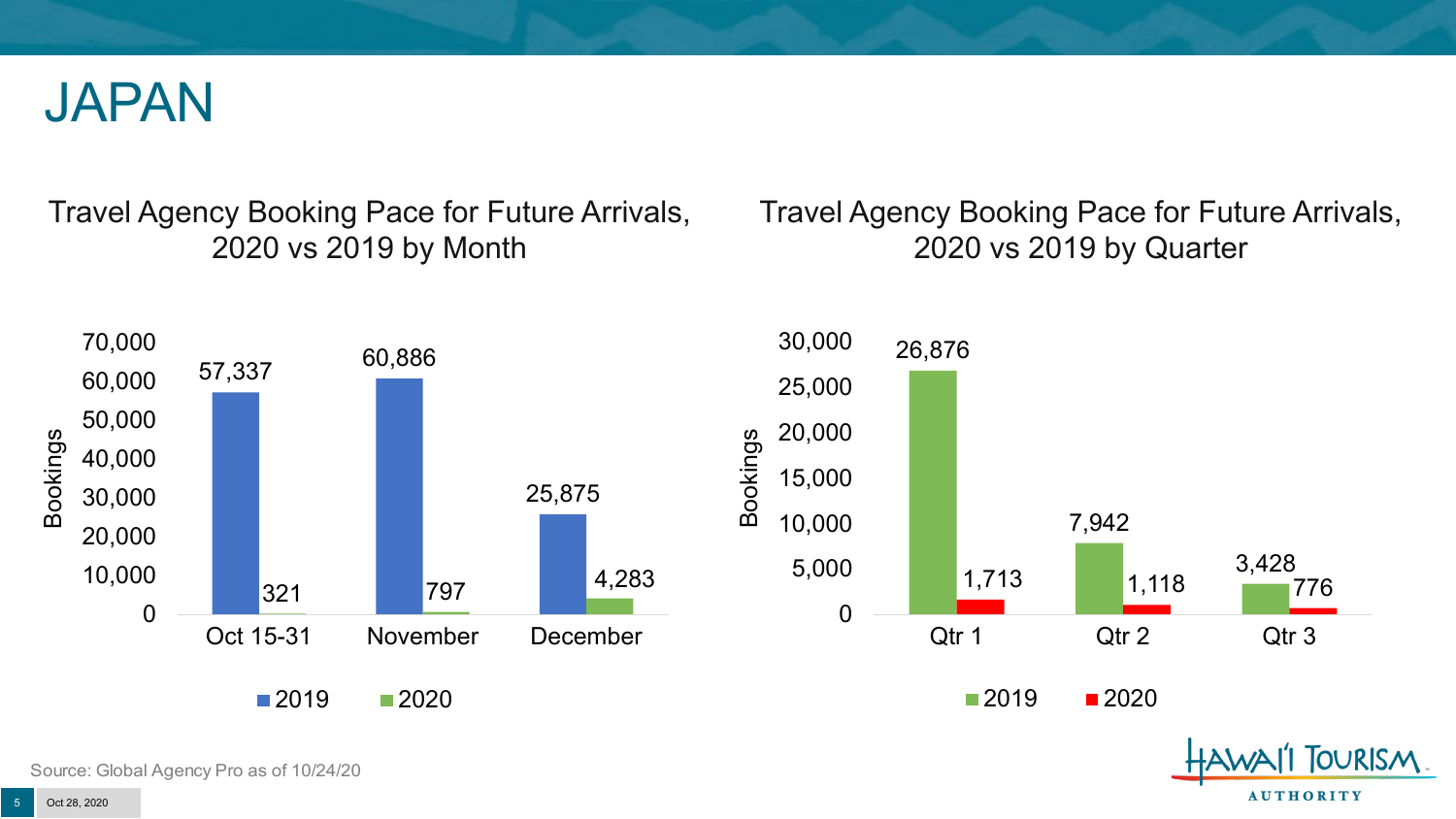#### CANADA

Travel Agency Booking Pace for Future Arrivals, 2020 vs 2019 by Month

Travel Agency Booking Pace for Future Arrivals, 2021 vs 2020 by Quarter



**AUTHORITY**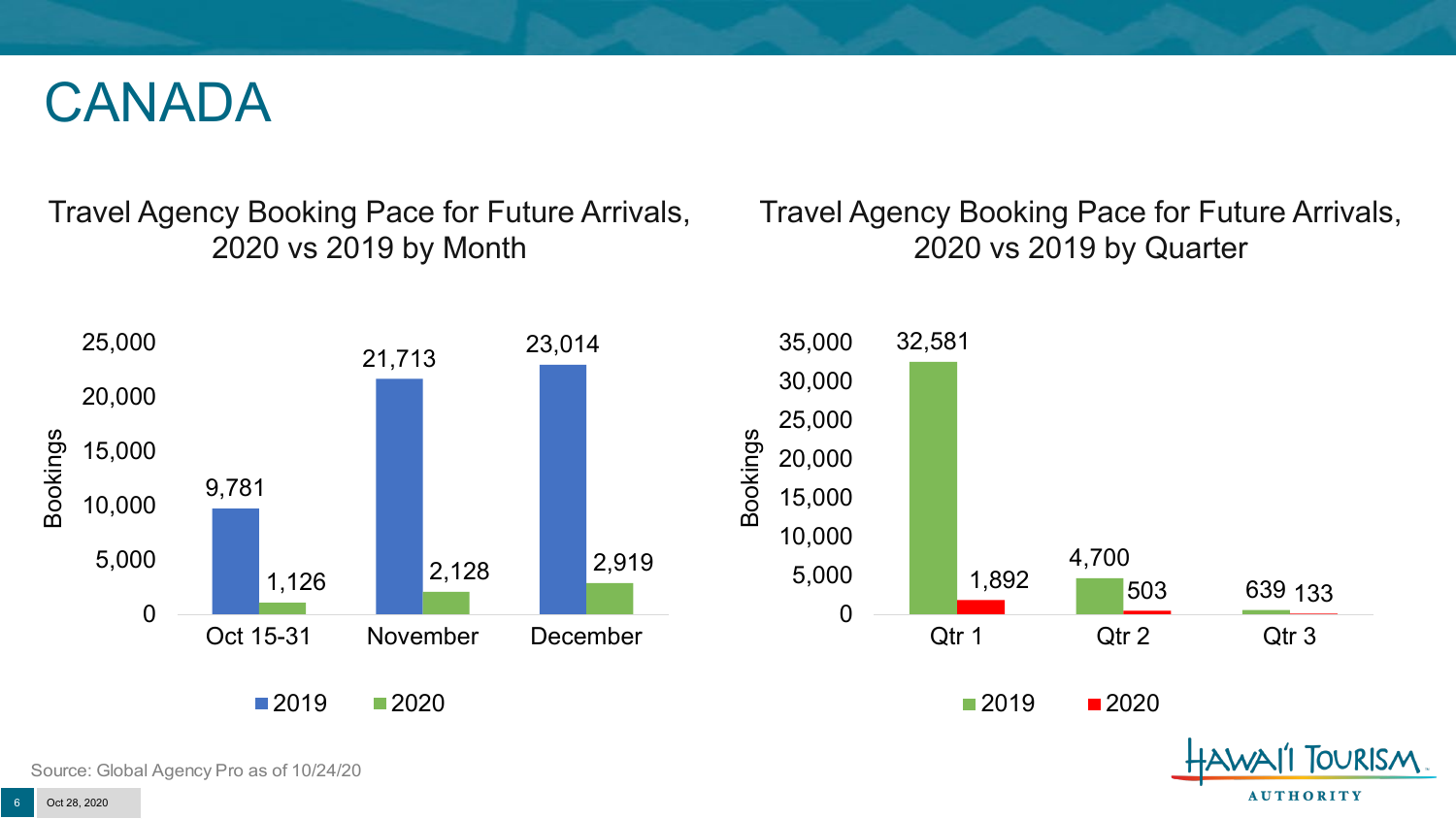#### AUSTRALIA

Travel Agency Booking Pace for Future Arrivals, 2020 vs 2019 by Month

Travel Agency Booking Pace for Future Arrivals, 2021 vs 2020 by Quarter

**AUTHORITY** 



Source: Global Agency Pro as of 10/24/20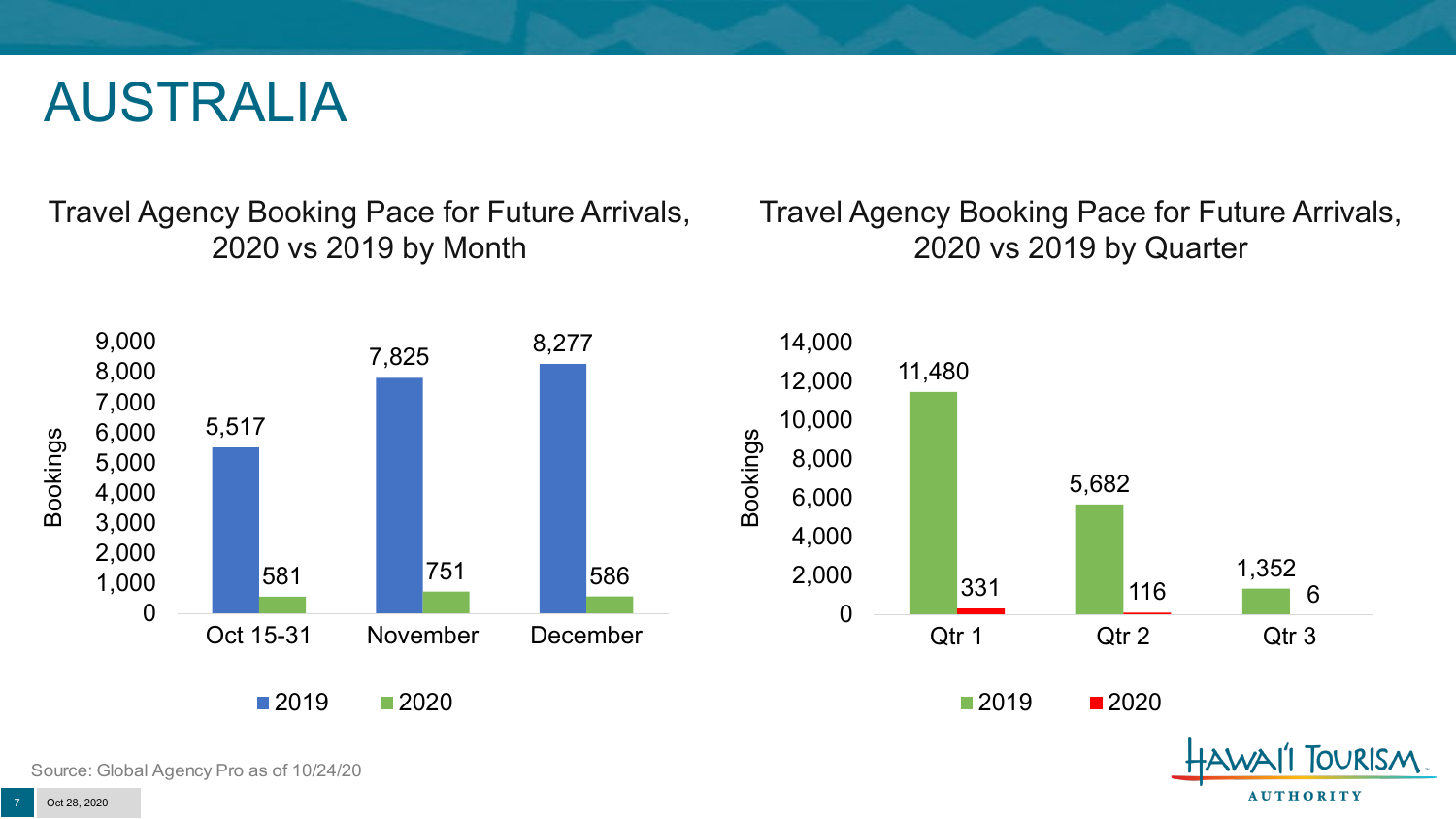# O'ahu by Month 2020

Travel Agency Booking Pace for Future Arrivals, 2021 vs 20 - U.S.



Travel Agency Booking Pace for Future Arrivals, 2020 vs 2019 - Canada



Travel Agency Booking Pace for Future Arrivals, 2020 vs 2019 - Japan



Travel Agency Booking Pace for Future Arrivals, 2020 vs 2019 - Australia



TOURISM. **AUTHORITY** 

Source: Global Agency Pro as of 10/24/20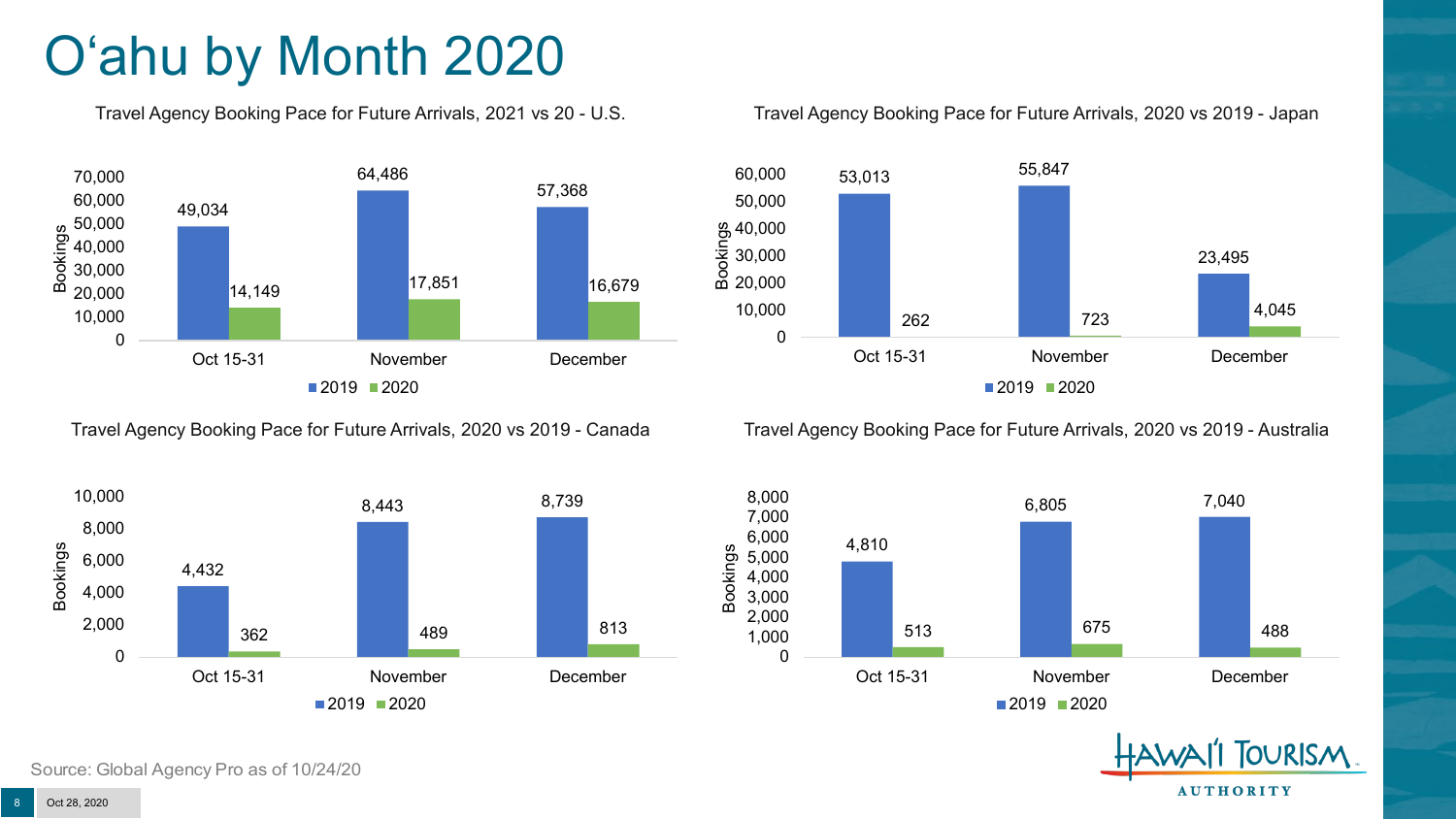### O'ahu by Quarter 2021

Travel Agency Booking Pace for Future Arrivals, 2021 vs 2020 - U.S.



Travel Agency Booking Pace for Future Arrivals, 2021 vs 2020 - Canada



Travel Agency Booking Pace for Future Arrivals, 2021 vs 2020 - Japan



Travel Agency Booking Pace for Future Arrivals, 2021 vs 2020 - Australia





Source: Global Agency Pro as of 10/24/20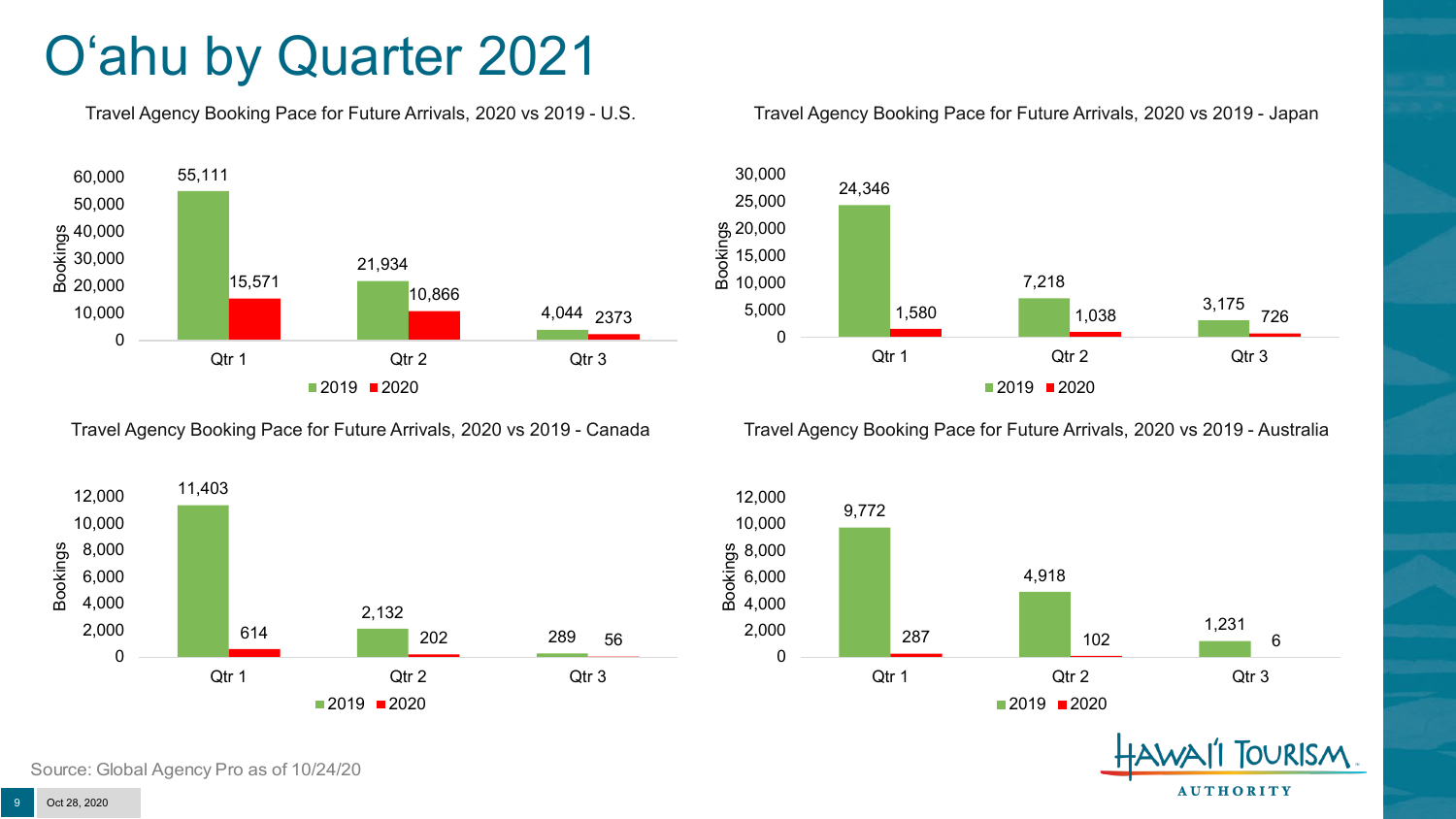# Maui by Month 2020

Travel Agency Booking Pace for Future Arrivals, 2020 vs 2019 - U.S.



Travel Agency Booking Pace for Future Arrivals, 2020 vs 2019 - Canada



Source: Global Agency Pro as of 10/24/20

#### Travel Agency Booking Pace for Future Arrivals, 2020 vs 2019 - Japan



Travel Agency Booking Pace for Future Arrivals, 2020 vs 2019 - Australia



**TOURISM AUTHORITY** 

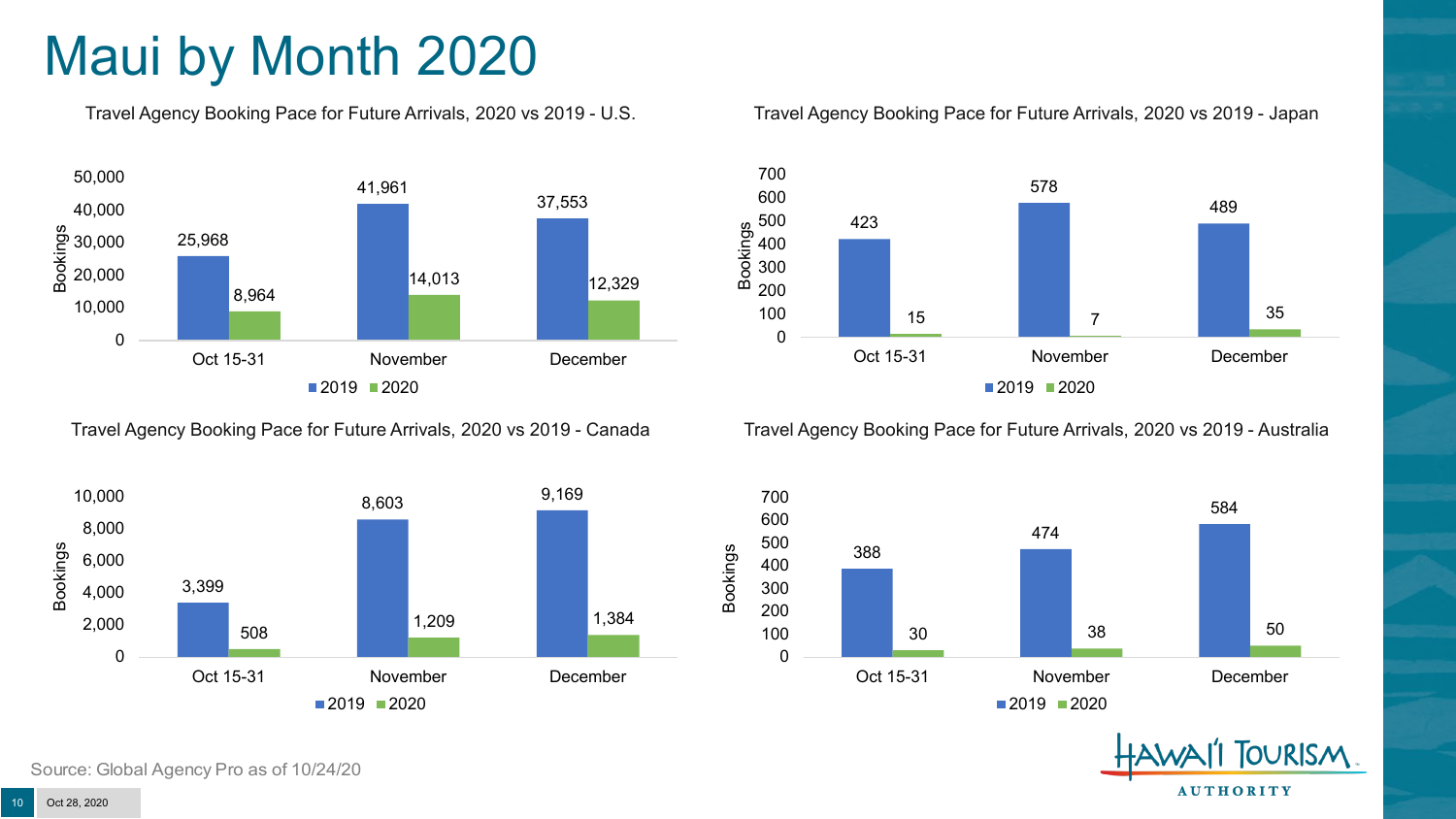#### Maui by Quarter 2021

Travel Agency Booking Pace for Future Arrivals, 2021 vs 2020 - U.S.



Travel Agency Booking Pace for Future Arrivals, 2021 vs 2020 - Canada



Travel Agency Booking Pace for Future Arrivals, 2021 vs 2020 - Japan



Travel Agency Booking Pace for Future Arrivals, 2021 vs 2020 - Australia



**TOURISM AUTHORITY** 

Source: Global Agency Pro as of 10/24/20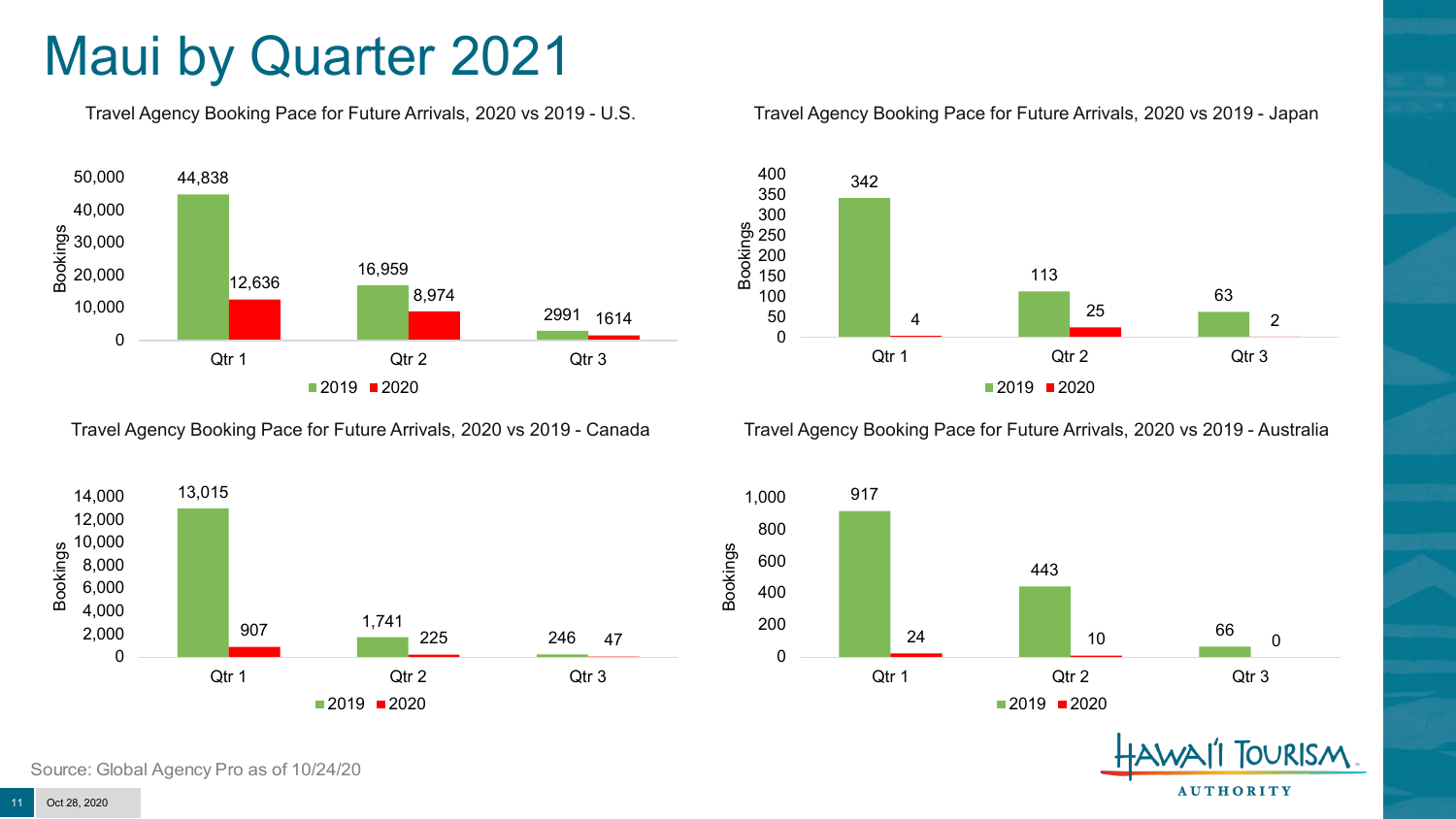# Moloka'i by Month 2020

Travel Agency Booking Pace for Future Arrivals, 2020 vs 2019 - U.S.



Travel Agency Booking Pace for Future Arrivals, 2020 vs 2019 - Canada



Travel Agency Booking Pace for Future Arrivals, 2020 vs 2019 - Japan



Travel Agency Booking Pace for Future Arrivals, 2020 vs 2019 - Australia





**TOURISM AUTHORITY** 

Source: Global Agency Pro as of 10/24/20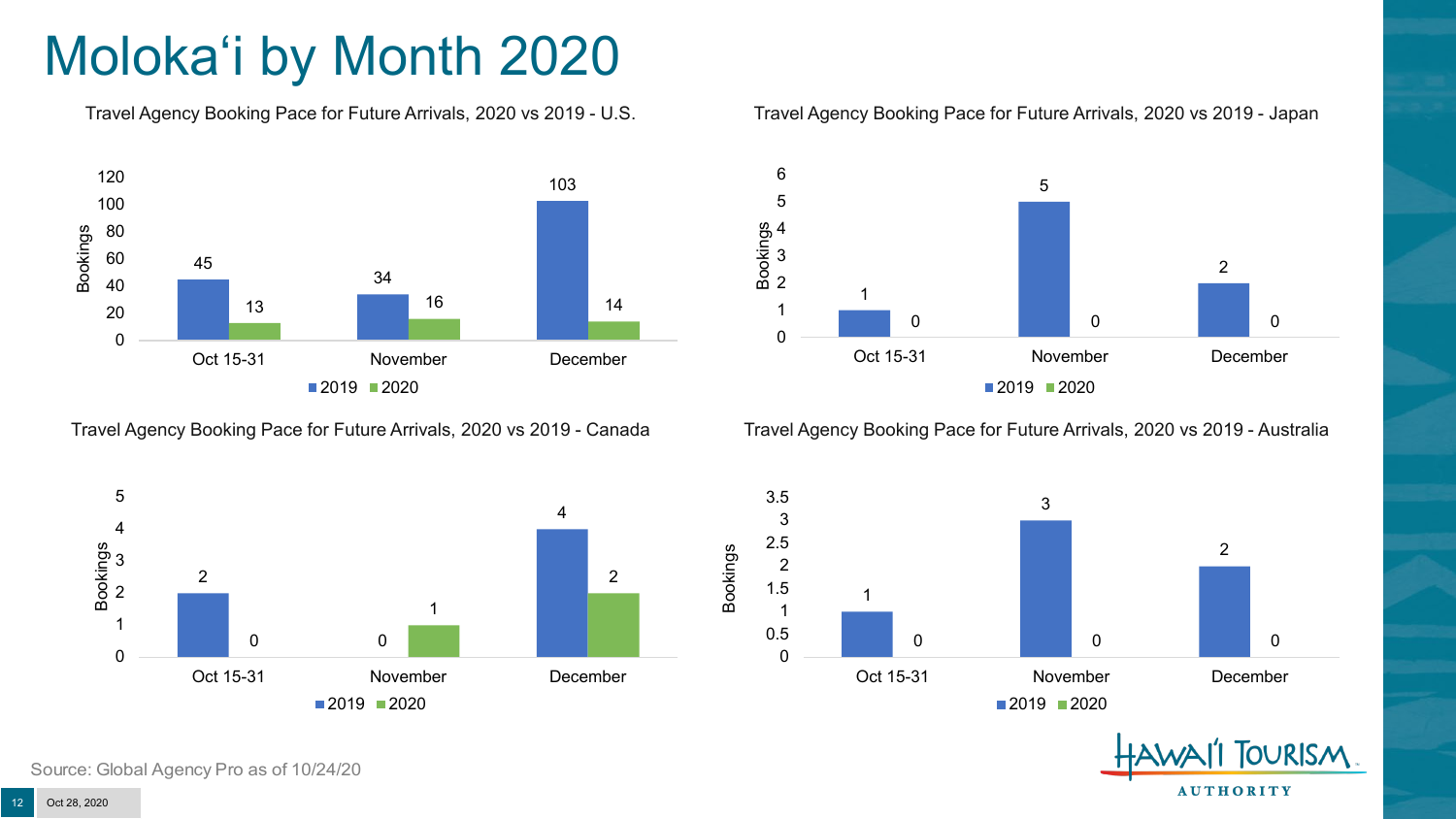# Moloka'i by Quarter 2021

Travel Agency Booking Pace for Future Arrivals, 2021 vs 2020 - U.S.



Travel Agency Booking Pace for Future Arrivals, 2021 vs 2020 - Canada





Travel Agency Booking Pace for Future Arrivals, 2021 vs 2020 - Australia





**TOURISM AUTHORITY** 

Source: Global Agency Pro as of 10/24/20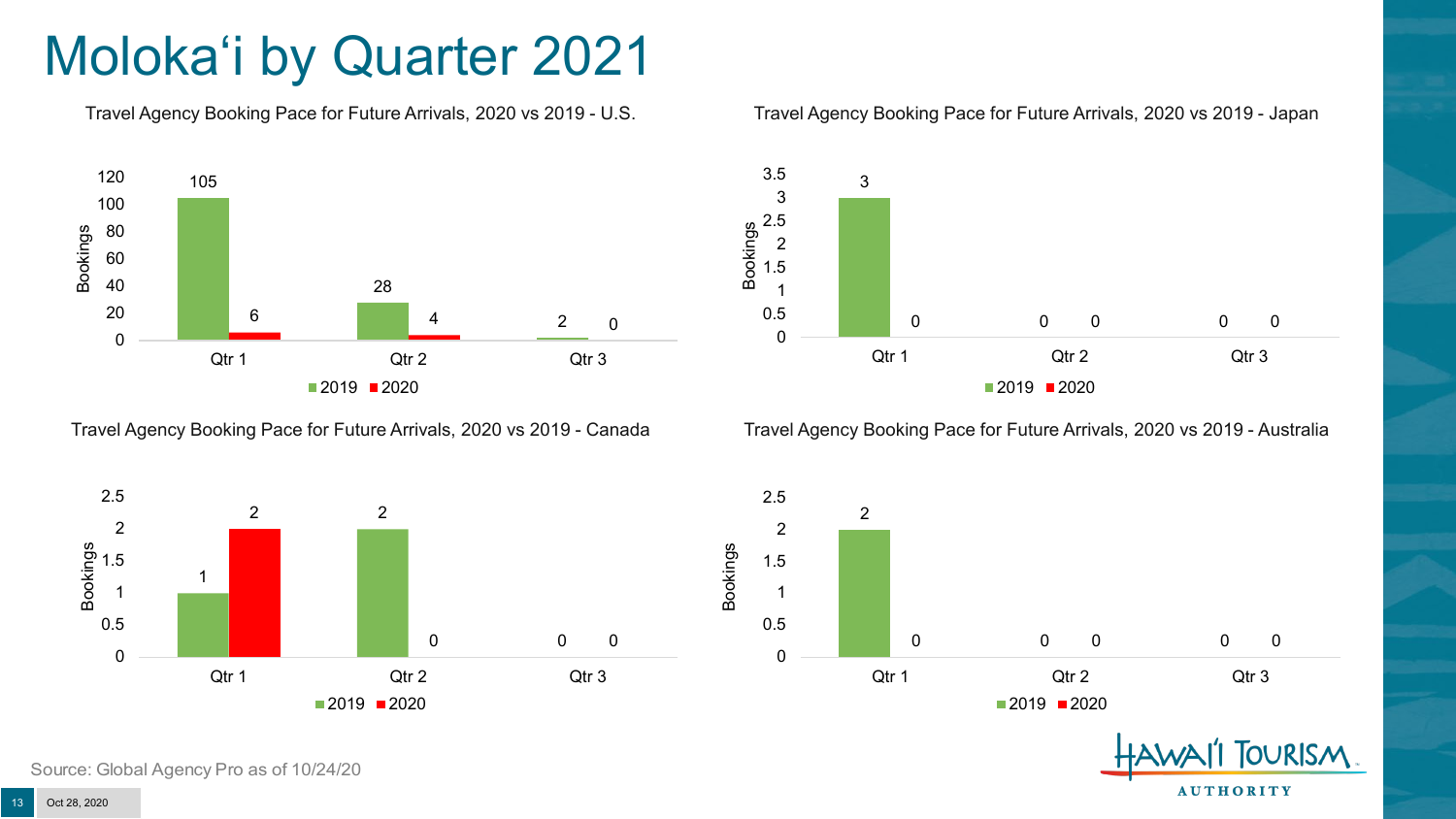# Lāna'i by Month 2020

Travel Agency Booking Pace for Future Arrivals, 2020 vs 2019 - U.S.



Travel Agency Booking Pace for Future Arrivals, 2020 vs 2019 - Canada





Travel Agency Booking Pace for Future Arrivals, 2020 vs 2019 - Australia



 $\Omega$ 2 0 0 0 0 0 0.5 1 1.5 2 2.5 Oct 15-31 November December ■2019 2020

> **TOURISM AUTHORITY**

Source: Global Agency Pro as of 10/24/20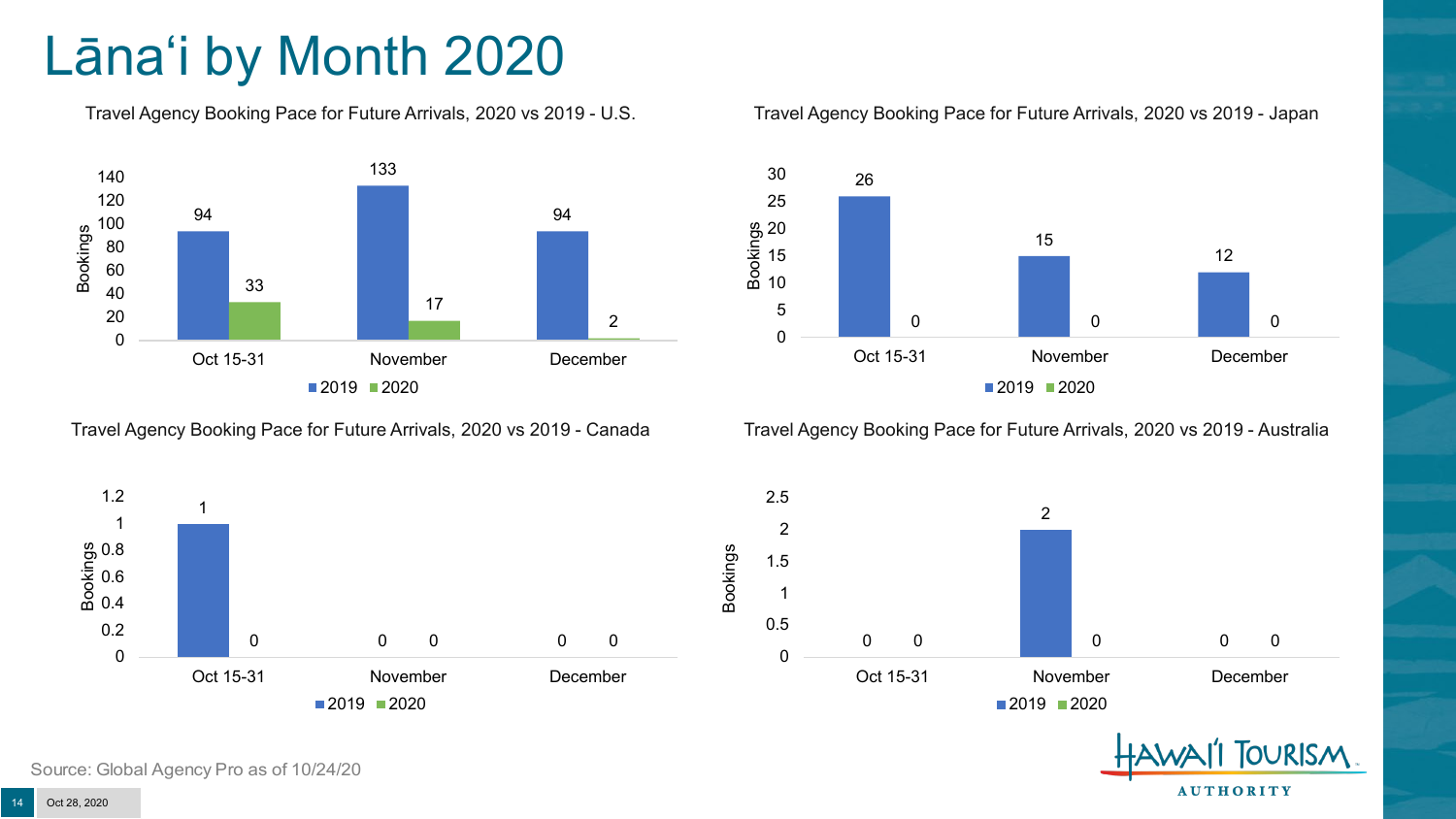### Lāna'i by Quarter 2021

Travel Agency Booking Pace for Future Arrivals, 2021 vs 2020 - U.S.



Travel Agency Booking Pace for Future Arrivals, 2021 vs 2020 - Canada





Travel Agency Booking Pace for Future Arrivals, 2021 vs 2020 - Australia





Source: Global Agency Pro as of 10/24/20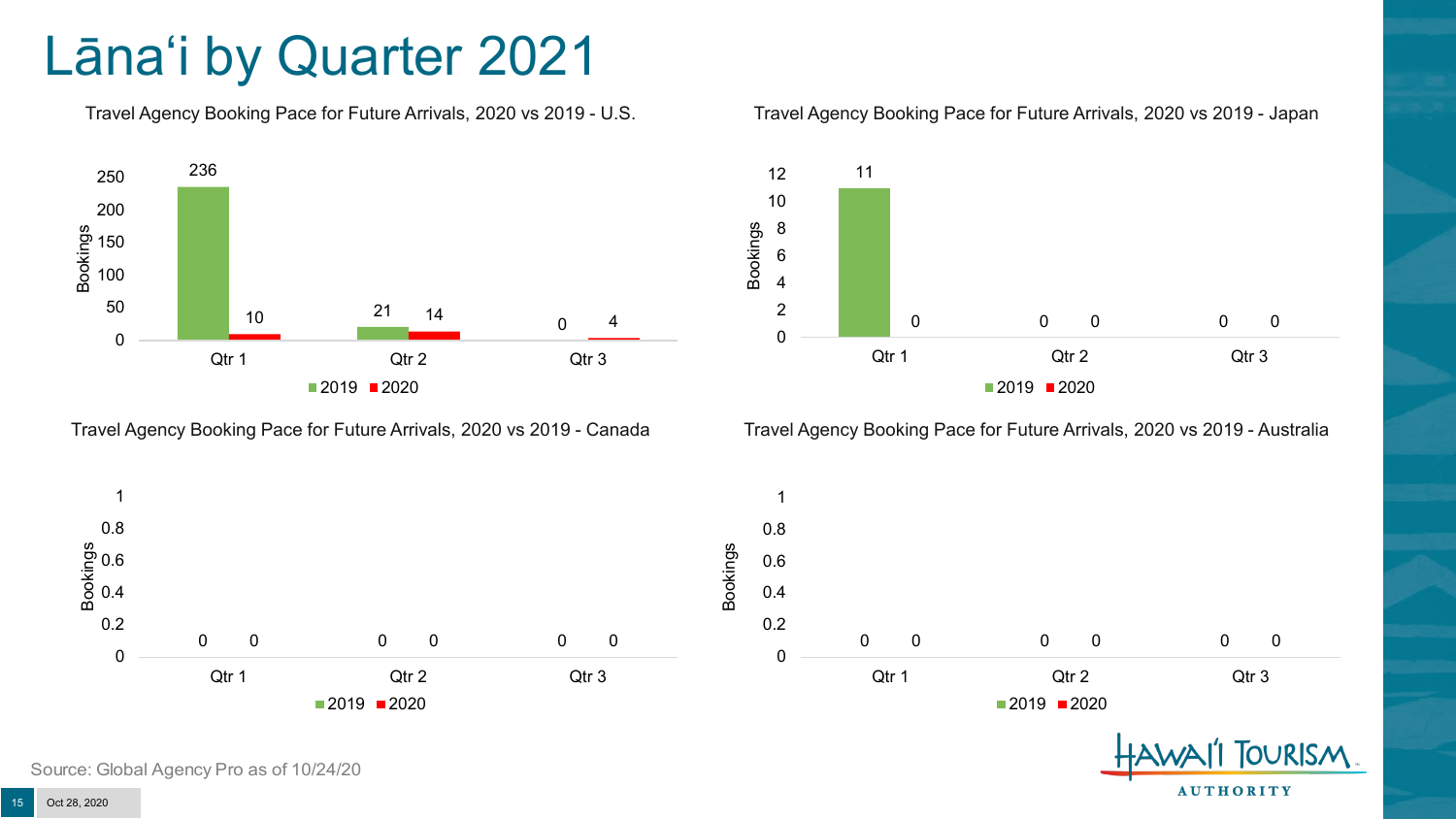# Kaua'i by Month 2020

Travel Agency Booking Pace for Future Arrivals, 2020 vs 2019 - U.S.



Travel Agency Booking Pace for Future Arrivals, 2020 vs 2019 - Canada



Source: Global Agency Pro as of 10/24/20

#### Travel Agency Booking Pace for Future Arrivals, 2020 vs 2019 - Japan



Travel Agency Booking Pace for Future Arrivals, 2020 vs 2019 - Australia



**TOURISM AUTHORITY** 

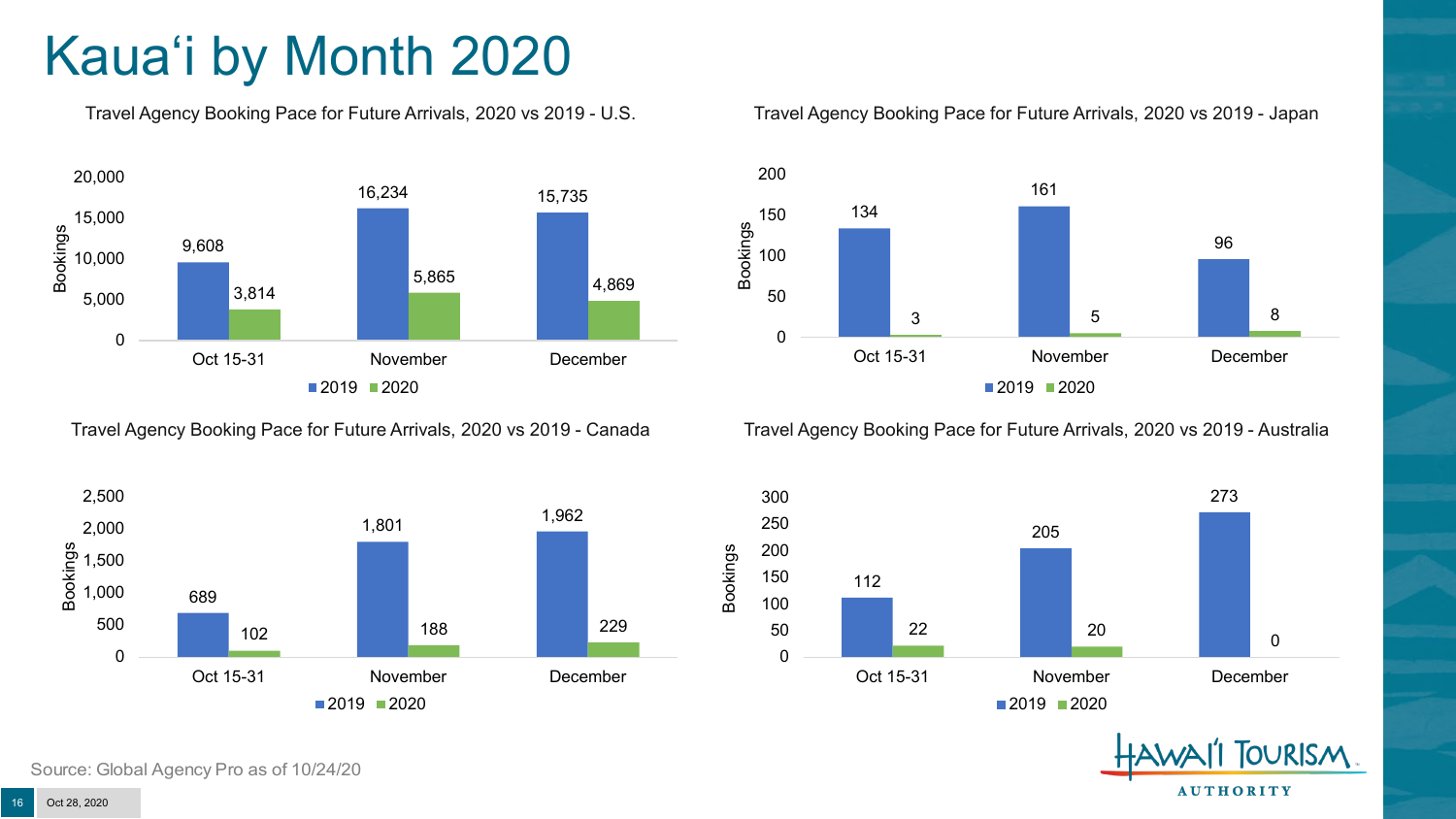# Kaua'i by Quarter 2021

Travel Agency Booking Pace for Future Arrivals, 2021 vs 2020 - U.S.



Travel Agency Booking Pace for Future Arrivals, 2021 vs 2020 - Canada





Travel Agency Booking Pace for Future Arrivals, 2021 vs 2020 - Australia



258 167 <sup>35</sup> <sup>18</sup> <sup>4</sup> <sup>0</sup> 0 50 100 150 200 250 300 Qtr 1 Qtr 2 Qtr 2 Qtr 3  $2020$  2021



Source: Global Agency Pro as of 10/24/20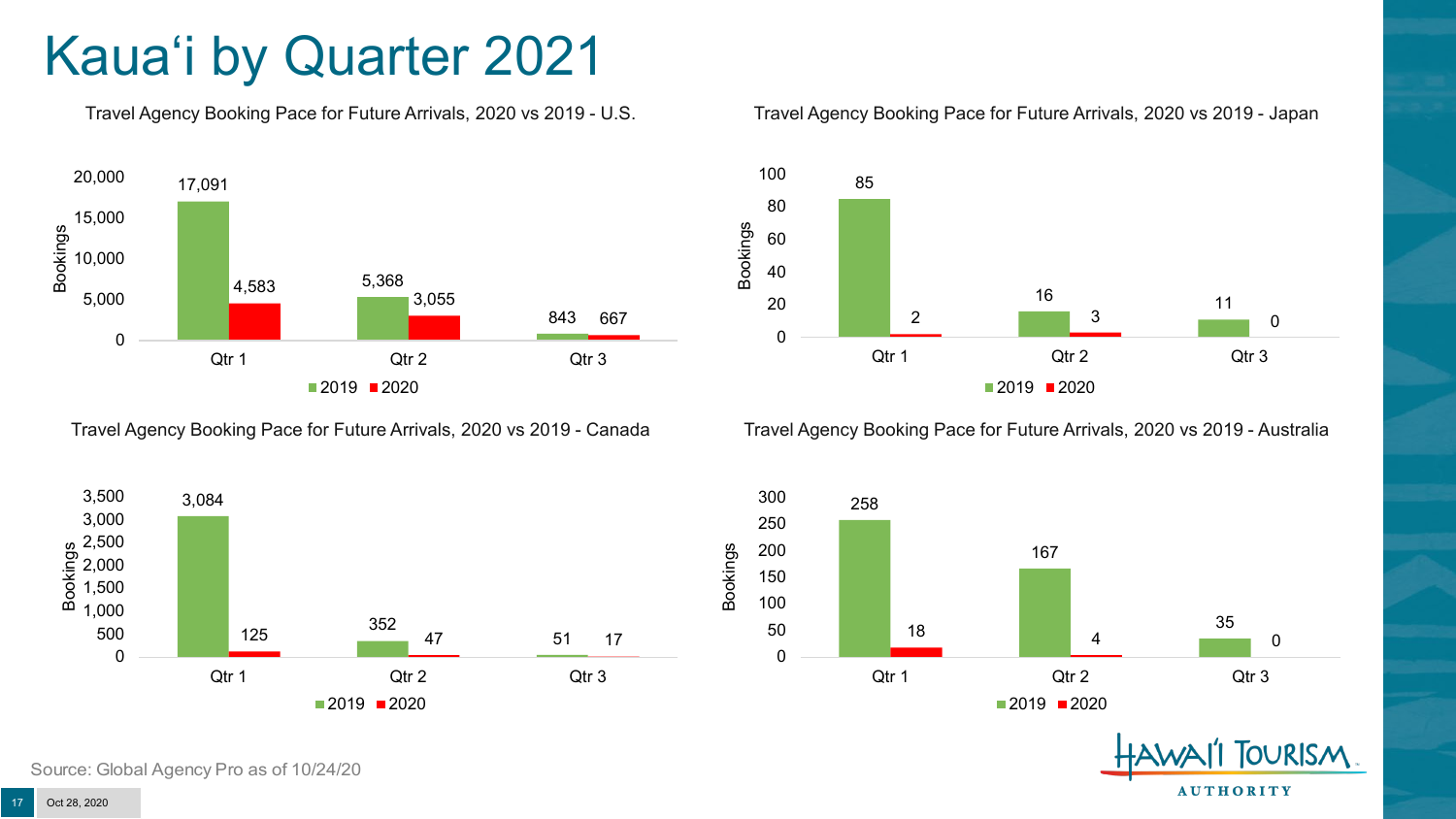# Hawai'i Island by Month 2020

Travel Agency Booking Pace for Future Arrivals, 2020 vs 2019 - U.S.



Travel Agency Booking Pace for Future Arrivals, 2020 vs 2019 - Canada



Source: Global Agency Pro as of 10/24/20

Travel Agency Booking Pace for Future Arrivals, 2020 vs 2019 - Japan



Travel Agency Booking Pace for Future Arrivals, 2020 vs 2019 - Australia



**TOURISM AUTHORITY**